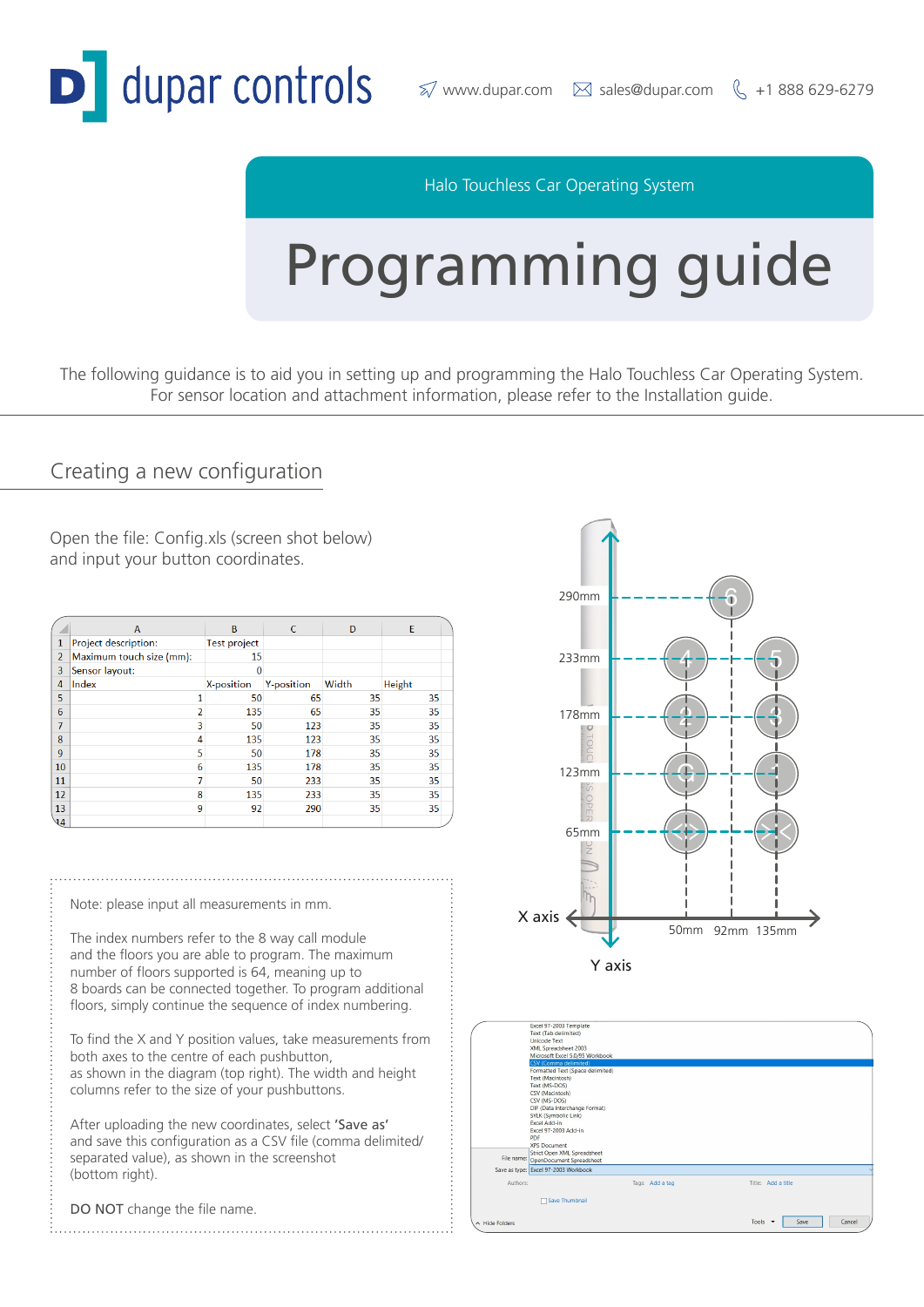#### Set up for programming

Connect the USB programming cable to the CPU board, and then connect the USB to your PC/laptop.

A red LED will illuminate on the USB to indicate a successful connection. Once connected, you will need to download the software below to program your Halo sensor.



#### Halo programming

The software used to program the main board is UwTerminalX and can be found at:<https://github.com/LairdCP/UwTerminalX/releases>

Below is a step-by-step guide to programming the Halo sensor using UwTerminalX.



### Open UwTerminalX

Hit 'Accept' when greeted with the message below.

| Terminal                   | Config         | Speed Test                                                                                                                                                                                                                                                                                                                               | Update   | About | Logs | Editor |                                                                                                                                                                                                                                                                                                                                                                       |  |                                |
|----------------------------|----------------|------------------------------------------------------------------------------------------------------------------------------------------------------------------------------------------------------------------------------------------------------------------------------------------------------------------------------------------|----------|-------|------|--------|-----------------------------------------------------------------------------------------------------------------------------------------------------------------------------------------------------------------------------------------------------------------------------------------------------------------------------------------------------------------------|--|--------------------------------|
| Accept                     | <b>Decline</b> | Help                                                                                                                                                                                                                                                                                                                                     | Licenses |       |      |        |                                                                                                                                                                                                                                                                                                                                                                       |  |                                |
| <b>ACCEPT</b><br>$COM = n$ |                | version. This version is UTF-8 compliant.<br>option has been specified with an invalid parameter.<br>line option. Other command line options are:-<br>Bypass About screen on startup<br>Windows: COM[1255] specifies a comport number<br>GNU/Linux: /dev/ttv[device] specifies a TTY device<br>Mac: /dev/[device] specifies a TTY device |          |       |      |        | This application is provided by Laird Connectivity without warranty. You are welcome to check our website for the latest<br>This message is displayed EITHER because "accept" is not specified in the command line OR at least one command line<br>You can launch this application and bypass this window by creating a shortcut link and passing ACCEPT as a command |  | ON/A<br><b>Busy</b><br>C Clear |
| $BAID = n$<br>$STOP = n$   |                |                                                                                                                                                                                                                                                                                                                                          |          |       |      |        | [12005000000] Could be limited to 115200 depending on PC hardware (limited to 230400 on most Macs)                                                                                                                                                                                                                                                                    |  |                                |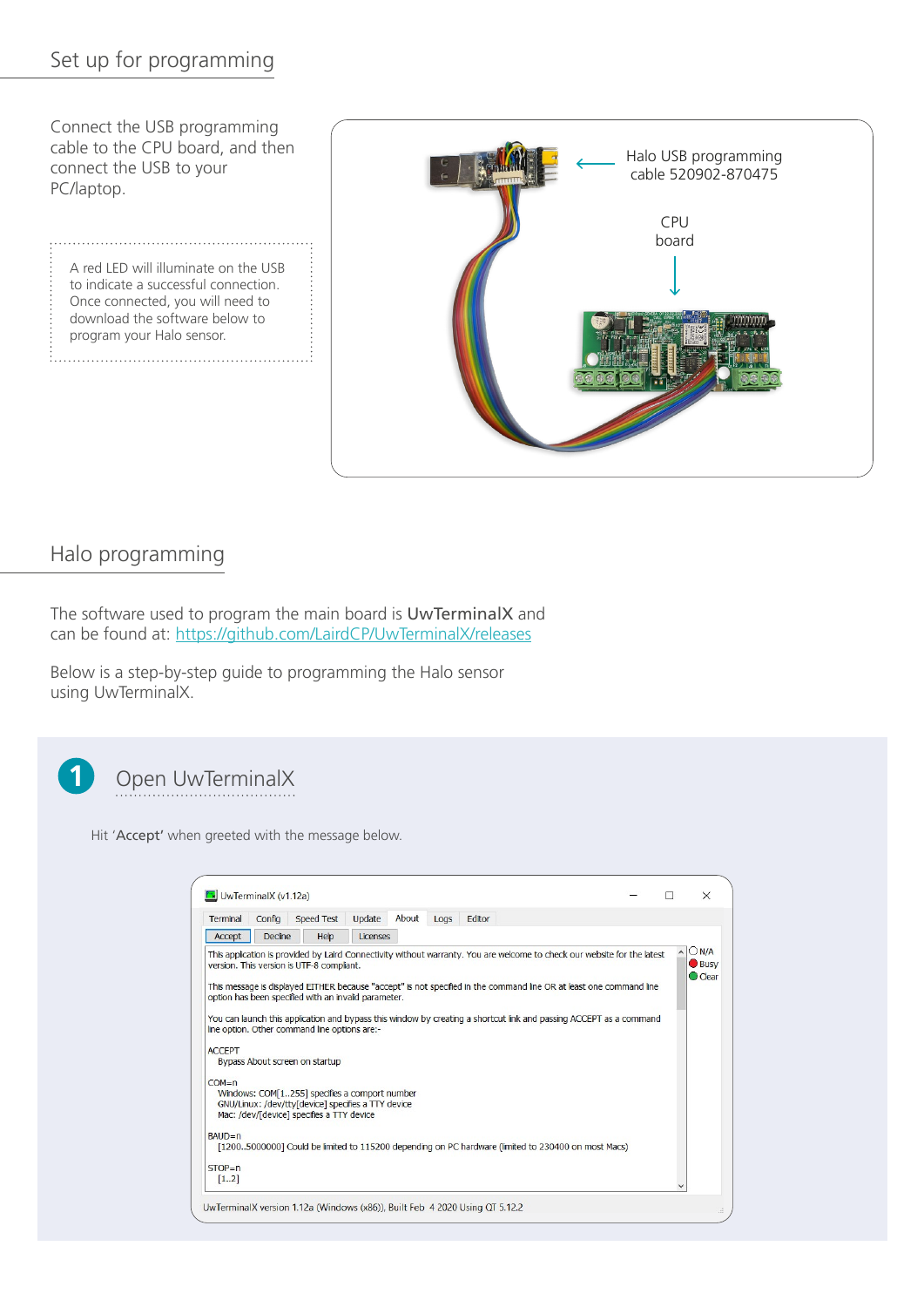

# Select the correct port settings

Make sure you have selected the port that your PC has assigned for the USB serial programming tool (you will see USB-SERIAL CH340). Hit 'Ok' to confirm.

| Terminal                                                                                                                                                                                                                                                                                                                                                                                                                                                                                                                                                                                                                            | Config | <b>Speed Test</b> |                  | Update                   | About       | Logs                                                  | Editor                                                            |                                                                                                                                                                                                                                                                                                                                                                                                                                                                                                                              |                                            |  |  |
|-------------------------------------------------------------------------------------------------------------------------------------------------------------------------------------------------------------------------------------------------------------------------------------------------------------------------------------------------------------------------------------------------------------------------------------------------------------------------------------------------------------------------------------------------------------------------------------------------------------------------------------|--------|-------------------|------------------|--------------------------|-------------|-------------------------------------------------------|-------------------------------------------------------------------|------------------------------------------------------------------------------------------------------------------------------------------------------------------------------------------------------------------------------------------------------------------------------------------------------------------------------------------------------------------------------------------------------------------------------------------------------------------------------------------------------------------------------|--------------------------------------------|--|--|
| OK                                                                                                                                                                                                                                                                                                                                                                                                                                                                                                                                                                                                                                  | Quit   |                   | <b>Duplicate</b> | <b>Error Code Viewer</b> |             |                                                       |                                                                   | BL654 USB Dongle - Exit autorun                                                                                                                                                                                                                                                                                                                                                                                                                                                                                              |                                            |  |  |
| <b>Port Settings</b><br>Terminal<br>$\odot$ CR<br>Device BL65x<br>OIF<br>$\vee$ $\subset$<br>$O$ CR LE $O$ LE CR<br>Auto<br>Refresh<br>AT+FWRH Line Size: 50<br>Port COM7<br>$\triangledown$ Confirm module clearing<br>COM <sub>3</sub><br><b>Baudrate</b><br>$\boxtimes$ Skip download display<br>COM <sub>4</sub><br>Parity COM5<br>$\vee$ Show application filesize<br>Stop Bits COM7<br>$\triangledown$ Check license on downk<br>Escape CR/LF/Tab<br>Data Bits 8<br>Shift+enter line seperato<br>Handshaking CTS/RTS v<br>Fnable SSL<br>Save Device Configuration<br>$\vee$ Weekly update check<br>□ Latest firmware checking |        |                   |                  |                          | <b>Misc</b> | the execution takes place.<br><b>Local XCompilers</b> | Run program even if XCompile fails<br>Pre/Post-XCompile Execution | Run program <b>Before After XCompile</b><br>This allows you to run a program/batch/bash file before/after a smartBASIC<br>file is XCompiled/downloaded. %1 will be replaced with the sb/uwc file when<br>☑ Online XCompile<br>By enabling Online XCompilation support, if a local XCompiler is not found,<br>the source code will be uploaded and compiled remotely on a Laird server.<br>Uploaded file data is not stored by Laird but IP addresses are stored in<br>access logs which are used for security purposes only. | <b>Cloud XCompilers</b>                    |  |  |
| Log file: UwTerminalX.log                                                                                                                                                                                                                                                                                                                                                                                                                                                                                                                                                                                                           |        |                   |                  |                          |             |                                                       |                                                                   |                                                                                                                                                                                                                                                                                                                                                                                                                                                                                                                              | $\Box$ Enable Logging $\Box$ Append to Log |  |  |



Type the following command line: at+dir

Hit enter. This will tell you the current status on the CPU board and what is programmed as default. There is an autorun file that is installed and used for testing by default.

| Terminal |            | Config Speed Test Update                                                                                                                         | About | Logs |
|----------|------------|--------------------------------------------------------------------------------------------------------------------------------------------------|-------|------|
|          |            | $CTS$ O DSR O DCD O RIO RTS $\Box$ DTR $\Box$ BREAK $\Box$ Locale<br>[COM7:115200,N,8,1,H]{cr} Download Tx Left: $\boxed{0}$ Tx: $\boxed{7}$ Rx: |       |      |
| at+dir   |            |                                                                                                                                                  |       |      |
| 06<br>00 | Sautorun\$ |                                                                                                                                                  |       |      |
|          |            |                                                                                                                                                  |       |      |
|          |            |                                                                                                                                                  |       |      |
|          |            |                                                                                                                                                  |       |      |
|          |            |                                                                                                                                                  |       |      |
|          |            |                                                                                                                                                  |       |      |
|          |            |                                                                                                                                                  |       |      |
|          |            |                                                                                                                                                  |       |      |



Type the following command line, making sure you include a space before the opening quotation marks: at+del "config.csv"

Hit enter. This will delete everything in its programming memory ready for uploading the new config.

| Terminal            |  | Config Speed Test Update About                                    | Logs |
|---------------------|--|-------------------------------------------------------------------|------|
|                     |  | $CTS$ O DSR O DCD O RIO RTS $\Box$ DTR $\Box$ BREAK $\Box$ Locale |      |
|                     |  | [COM7:115200,N,8,1,H]{cr} Download Tx Left: 0 Tx: 530 R           |      |
| at+dir              |  |                                                                   |      |
|                     |  |                                                                   |      |
| 06 Sautorun\$<br>00 |  |                                                                   |      |
| at+del "config.csv" |  |                                                                   |      |
| 00                  |  |                                                                   |      |
|                     |  |                                                                   |      |
|                     |  |                                                                   |      |
|                     |  |                                                                   |      |
|                     |  |                                                                   |      |
|                     |  |                                                                   |      |
|                     |  |                                                                   |      |
|                     |  |                                                                   |      |
|                     |  |                                                                   |      |
|                     |  |                                                                   |      |
|                     |  |                                                                   |      |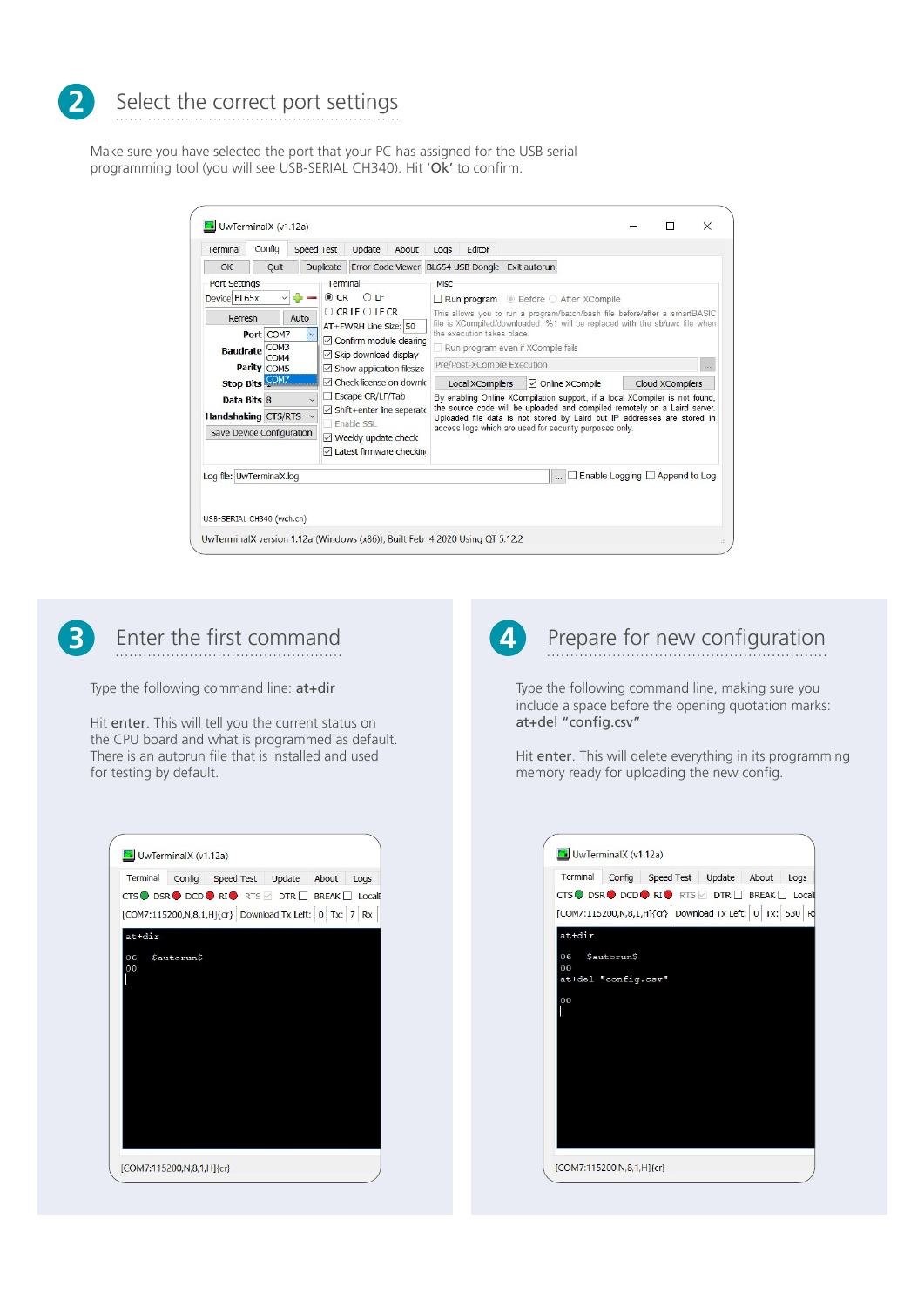

Right click with your mouse and select 'Load'. Now select the new configuration file you previously created. After the new configuration has updated, your screen should display a message saying 'Finished downloading file' as shown below.





## Rename imported file

Type the following command line, making sure you include a space before both opening quotation marks: at+ren "config" "config.csv"

Hit enter. This will rename the imported file into the correct format that the software will recognise.

| <b>M</b> UwTerminalX (v1.12a) |                             |                              |                                     |                                                                                          |  | $\times$ |
|-------------------------------|-----------------------------|------------------------------|-------------------------------------|------------------------------------------------------------------------------------------|--|----------|
| Terminal                      | Config                      |                              | Speed Test Update About Logs Editor |                                                                                          |  |          |
|                               |                             |                              |                                     | CTS ● DSR ● DCD ● RI ● RTS Ø DTR □ BREAK □ LocalEcho Ø LineMode Ø   Clear   Close Port   |  |          |
|                               |                             |                              |                                     | [COM7:115200,N,8,1,H]{cr} Download Tx Left: 0 Tx: 1009 Rx: 177 Last Rx: 09/07 @ 09:44:13 |  | Cancel   |
| $at+dir$                      |                             |                              |                                     |                                                                                          |  |          |
|                               |                             |                              |                                     |                                                                                          |  |          |
| 06<br>00                      | \$autorun\$                 |                              |                                     |                                                                                          |  |          |
|                               | at+del "config.csv"         |                              |                                     |                                                                                          |  |          |
| 0 <sub>0</sub>                |                             |                              |                                     |                                                                                          |  |          |
|                               |                             |                              |                                     |                                                                                          |  |          |
| 9                             |                             | Finished downloading file -- |                                     |                                                                                          |  |          |
|                               |                             | at+ren "config" "config.csv" |                                     |                                                                                          |  |          |
| 00                            |                             |                              |                                     |                                                                                          |  |          |
|                               |                             |                              |                                     |                                                                                          |  |          |
|                               |                             |                              |                                     |                                                                                          |  |          |
|                               |                             |                              |                                     |                                                                                          |  |          |
|                               |                             |                              |                                     |                                                                                          |  |          |
|                               |                             |                              |                                     |                                                                                          |  |          |
|                               |                             |                              |                                     |                                                                                          |  |          |
|                               |                             |                              |                                     |                                                                                          |  |          |
|                               | [COM7:115200, N.8.1, H]{cr} |                              |                                     |                                                                                          |  |          |